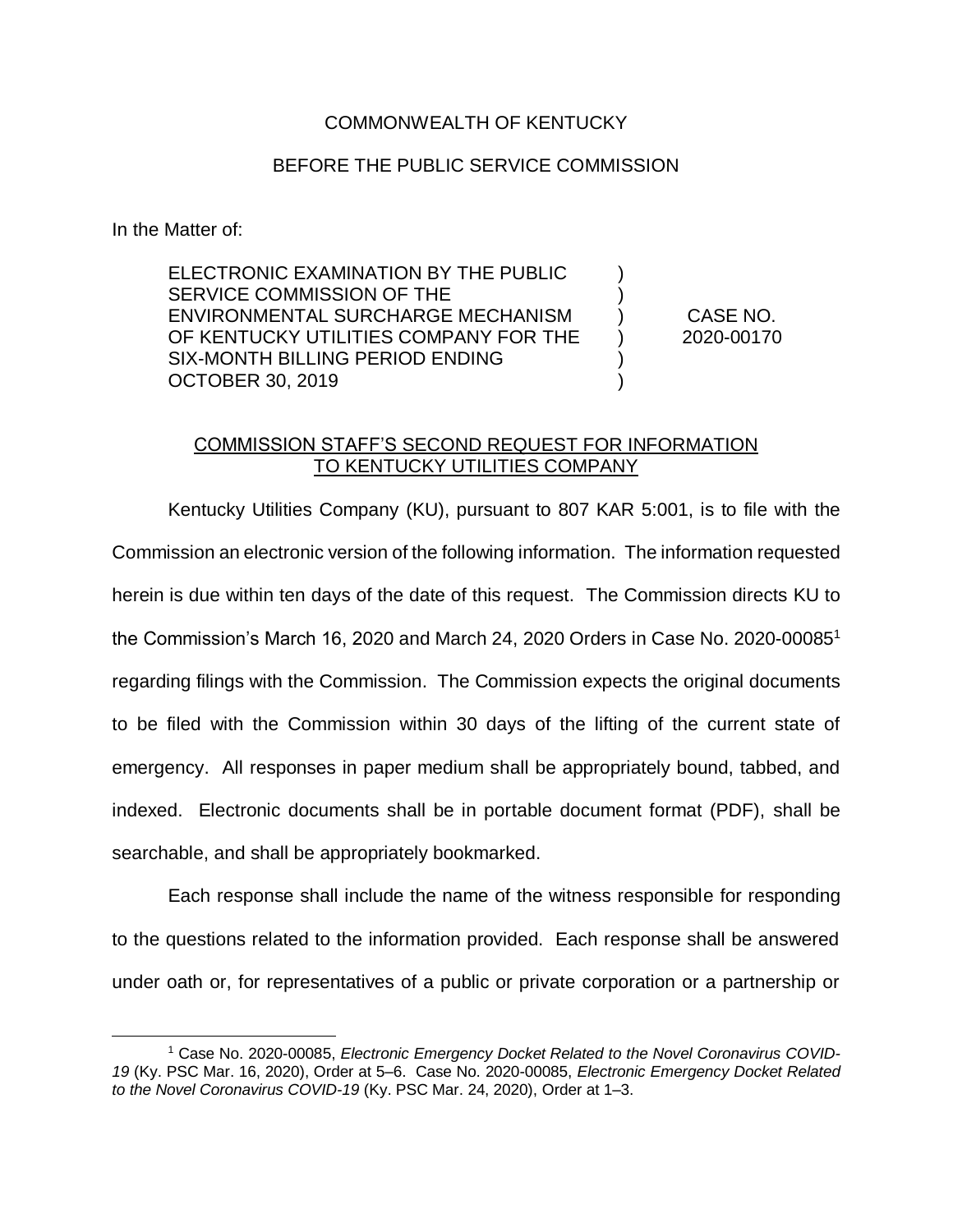association or a governmental agency, be accompanied by a signed certification of the preparer or the person supervising the preparation of the response on behalf of the entity that the response is true and accurate to the best of that person's knowledge, information, and belief formed after a reasonable inquiry.

KU shall make timely amendment to any prior response if KU obtains information that indicates the response was incorrect when made or, though correct when made, is now incorrect in any material respect. For any request to which KU fails or refuses to furnish all or part of the requested information, KU shall provide a written explanation of the specific grounds for its failure to completely and precisely respond.

Careful attention shall be given to copied material to ensure that it is legible. When the requested information has been previously provided in this proceeding in the requested format, reference may be made to the specific location of that information in responding to this request. When applicable, the requested information shall be separately provided for total company operations and jurisdictional operations. When filing a paper containing personal information, KU shall, in accordance with 807 KAR 5:001, Section 4(10), encrypt or redact the paper so that personal information cannot be read.

1. Refer to KU's ES Form 2.10 for the expense months of March 2019 through August 2019. For each expense month, confirm that Eligible Plant In Service, as shown in column 2 of the relevant ES Form 2.10, does not include Allowance for Funds Used During Construction (AFUDC). For each expense month for which this cannot be confirmed, provide the AFUDC amounts included in Eligible Plant In Service for that month, and explain why those amounts are included.

-2- Case No. 2020-00170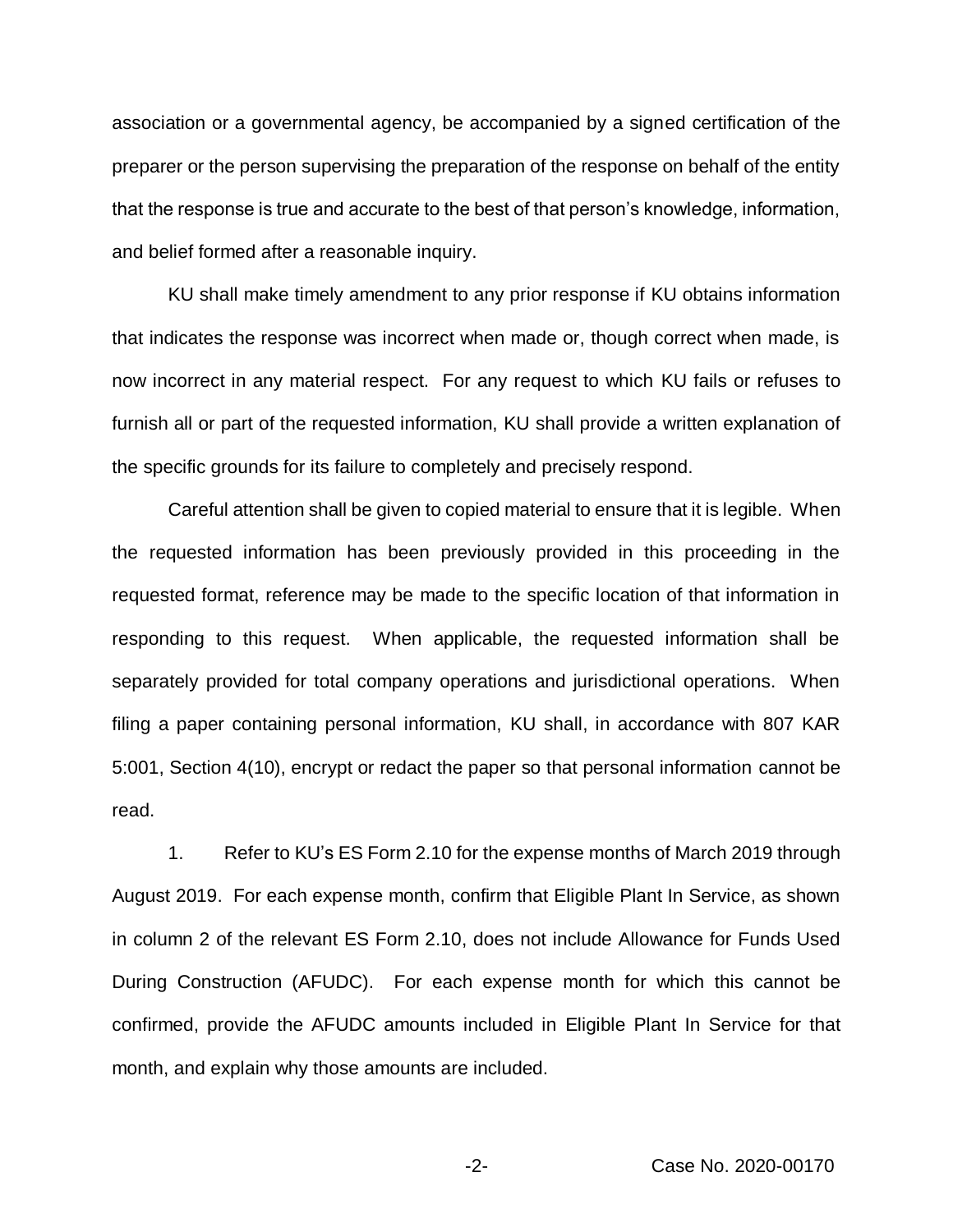$\omega$ 

Linda C. Bridwell, PE. Executive Director Public Service Commission P.O. Box 615 Frankfort, KY 40602

DATED \_\_JAN 26 2021\_\_\_\_\_\_\_\_\_

cc: Parties of Record